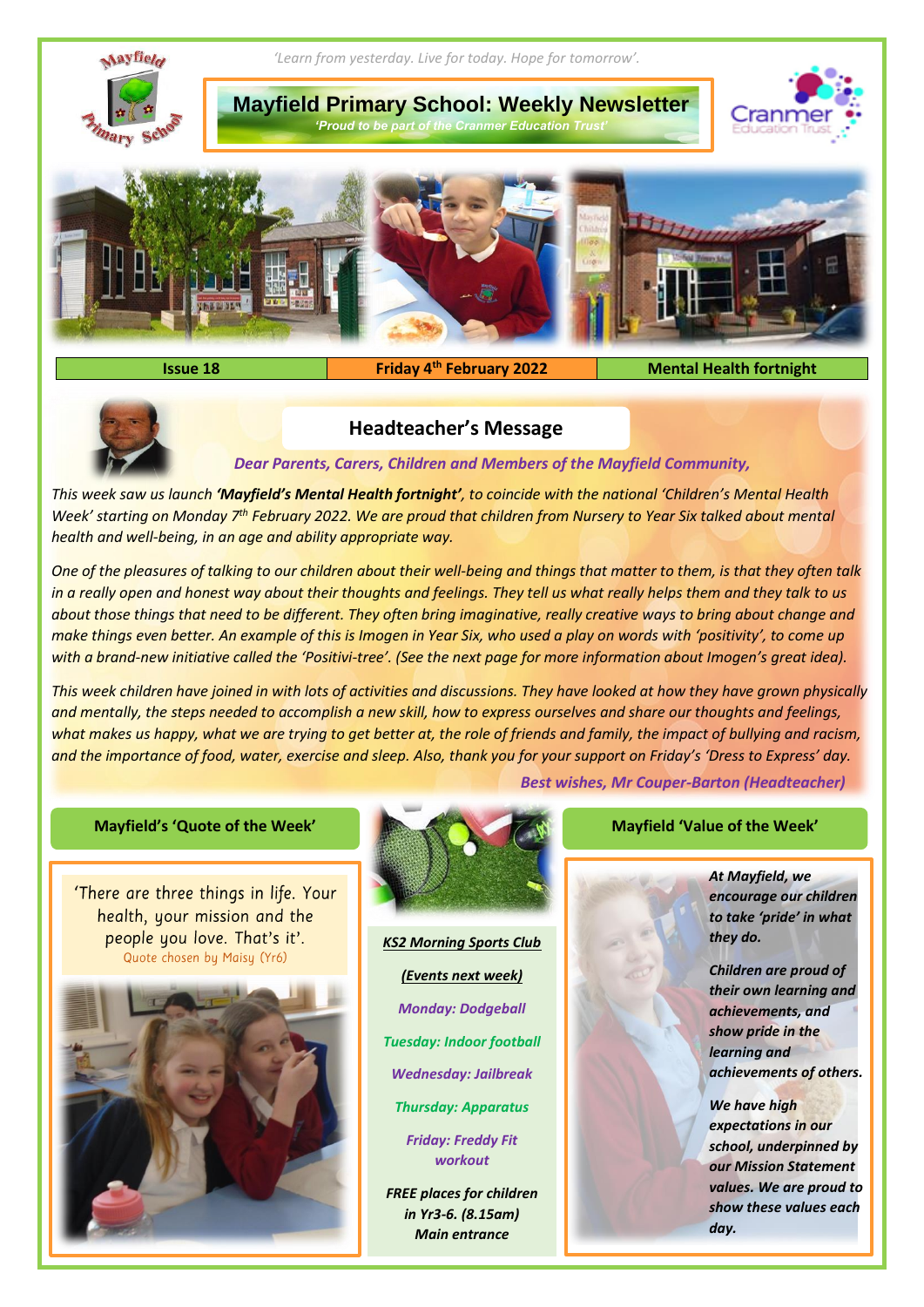## **Celebrating Chinese New Year at Mayfield House Team Winners of the Week**



*Children learnt all about the Chinese New Year and even got to try some Chinese food and use chop sticks. Reception found it a bit tricky, but were resilient and didn't give up!*





| $1st$ place              | <b>Kingston Reds</b>  |
|--------------------------|-----------------------|
| 2 <sup>nd</sup> place    | <b>Granite Greens</b> |
| 3 <sup>rd</sup> place    | <b>Vulcan Yellows</b> |
| 4 <sup>th</sup><br>place | <b>Waverley Blues</b> |

# **Mayfield 'Superstars of the Week'**

A *been chosen for amazing learning, their excellent Congratulations to the following children, who have behaviour, super attitude or a special achievement.*

*Nursery HB: Trevell Kervin and Alex Kajivikua Katupose*

*Reception GE: Evie Morley and Joseph Higgins*

*Reception LA: Isla Binns and Oscar Lynch*

*Yr1SC: Jeremiah Matabire and Oliver Webb*

*Yr1PS: Kaison Coyle and Leo Heywood-Evans* 

*Yr2RL: Jack Houghton and Ruby Burns*

*Yr3DT: Hallie Heyes and Alfie Jakeman*

*Yr4JS: Joseph Butterworth and Riley Kershaw*

*Yr5HS: Charlie-Jack Priestley and Jack McConkie*

*Yr5/6ET: Thomas Irving and Tyler Armstrong*

*Yr6HD: Craig Meah and Jessica Lawton*

# *Attendance Punctuality Overall 91.8% 98.4% Nursery HB 94.2% 99.7% Reception GE 92.3% 99% Reception LA 97.1% 98.1% Yr1SC 83.7% 97% Yr1PS 92.3% 97.3% Yr2RL 91% 98.7% Yr3DT 89.1% 97% Yr4JS 94.9% 96.7% Yr5HS 90% 99.5% Yr5/6ET 95.5% 99.6% Yr6HD 89.5% 99.5%*

**Attendance and Punctuality** *(from last week)*

| 97% and above               |  |  |
|-----------------------------|--|--|
| Excellent                   |  |  |
|                             |  |  |
| <b>95% to 97%</b>           |  |  |
| <b>Heading in the right</b> |  |  |
| direction but               |  |  |
| <i>improvement</i>          |  |  |
| needed                      |  |  |
| <b>91% to 95%</b>           |  |  |
| Attendance is               |  |  |
| slipping: to be             |  |  |
| closely monitored           |  |  |
| 90% or below                |  |  |
| <b>Poor (High numbers</b>   |  |  |
| of children are             |  |  |
| persistently absent)        |  |  |
|                             |  |  |

|                               | <b>PE award winners</b> | <b>Team Spirit winners</b> |
|-------------------------------|-------------------------|----------------------------|
| <b>Nursery</b><br>$H$ $B$     | <b>Harley Fogarty</b>   | <b>Piper Galloway</b>      |
| <b>Reception</b><br><b>GE</b> | <b>Esme Crowther</b>    | Leo Redfern                |
| <b>Reception</b><br>1А        | <b>Aaron Walker</b>     | <b>Rosie Reynolds</b>      |
| <b>Year 1SC</b>               | <b>Charlie Hill</b>     | <b>Keyan Rezai</b>         |
| <b>Year 1PS</b>               | <b>Solomon Migh</b>     | Heidi Hopwood              |
| <b>Year 2RL</b>               | <b>Ethan Moore</b>      | Jaya-Leigh Westwood        |
| <b>Year 3DT</b>               | Malwing Janicka         | Joshua Milling             |
| <b>Year 4JS</b>               | Joseph Butterworth      | <b>Kai Higgins</b>         |
| <b>Year 5HS</b>               | <b>Rylee Sheridan</b>   | <b>Emily Fisher</b>        |
| Year<br>5/6ET                 | Moize Dadrani           | <b>Luca Binns</b>          |
| <b>Year 6HD</b>               | <b>Maisy Lester</b>     | <b>Craig Meah</b>          |
| <b>Overall</b><br>winner      | <b>Jessica Lawton</b>   |                            |